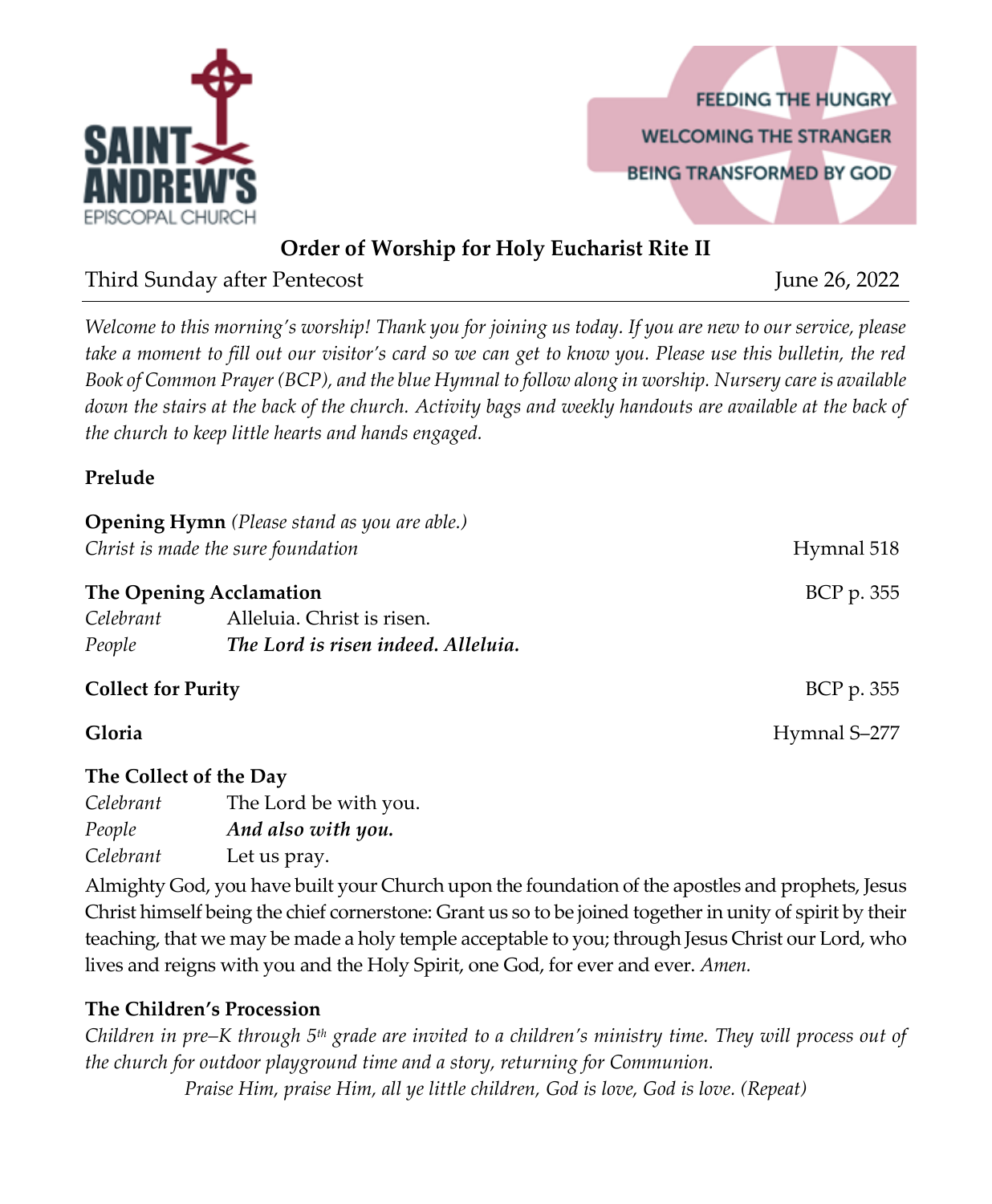#### **The Word of God**

#### **The First Reading** *(Please be seated.)* Galatians 5:1,13–25

For freedom Christ has set us free. Stand firm, therefore, and do not submit again to a yoke of slavery.

For you were called to freedom, brothers and sisters; only do not use your freedom as an opportunity for self-indulgence, but through love become slaves to one another. For the whole law is summed up in a single commandment, "You shall love your neighbor as yourself." If, however, you bite and devour one another, take care that you are not consumed by one another.

Live by the Spirit, I say, and do not gratify the desires of the flesh. For what the flesh desires is opposed to the Spirit, and what the Spirit desires is opposed to the flesh; for these are opposed to each other, to prevent you from doing what you want. But if you are led by the Spirit, you are not subject to the law. Now the works of the flesh are obvious: fornication, impurity, licentiousness, idolatry, sorcery, enmities, strife, jealousy, anger, quarrels, dissensions, factions, envy, drunkenness, carousing, and things like these. I am warning you, as I warned you before: those who do such things will not inherit the kingdom of God.

By contrast, the fruit of the Spirit is love, joy, peace, patience, kindness, generosity, faithfulness, gentleness, and self-control. There is no law against such things. And those who belong to Christ Jesus have crucified the flesh with its passions and desires. If we live by the Spirit, let us also be guided by the Spirit.

| Reader | The Word of the Lord. |
|--------|-----------------------|
| People | Thanks be to God.     |

**The Psalm** (read responsively by whole verse) **Psalm 16** Psalm 16

| 1 Protect me, O God, for I take refuge in you; * |
|--------------------------------------------------|
| I have said to the Lord, "You are my Lord,       |
| my good above all other."                        |

- 2 All my delight is upon the godly that are in the land, \* upon those who are noble among the people.
- 3 But those who run after other gods \* shall have their troubles multiplied.
- 4 Their libations of blood I will not offer, \*
	- nor take the names of their gods upon my lips.
- 5 O Lord, you are my portion and my cup; \* it is you who uphold my lot.
- 6 My boundaries enclose a pleasant land; \* indeed, I have a goodly heritage.
- 7 I will bless the Lord who gives me counsel; \* my heart teaches me, night after night.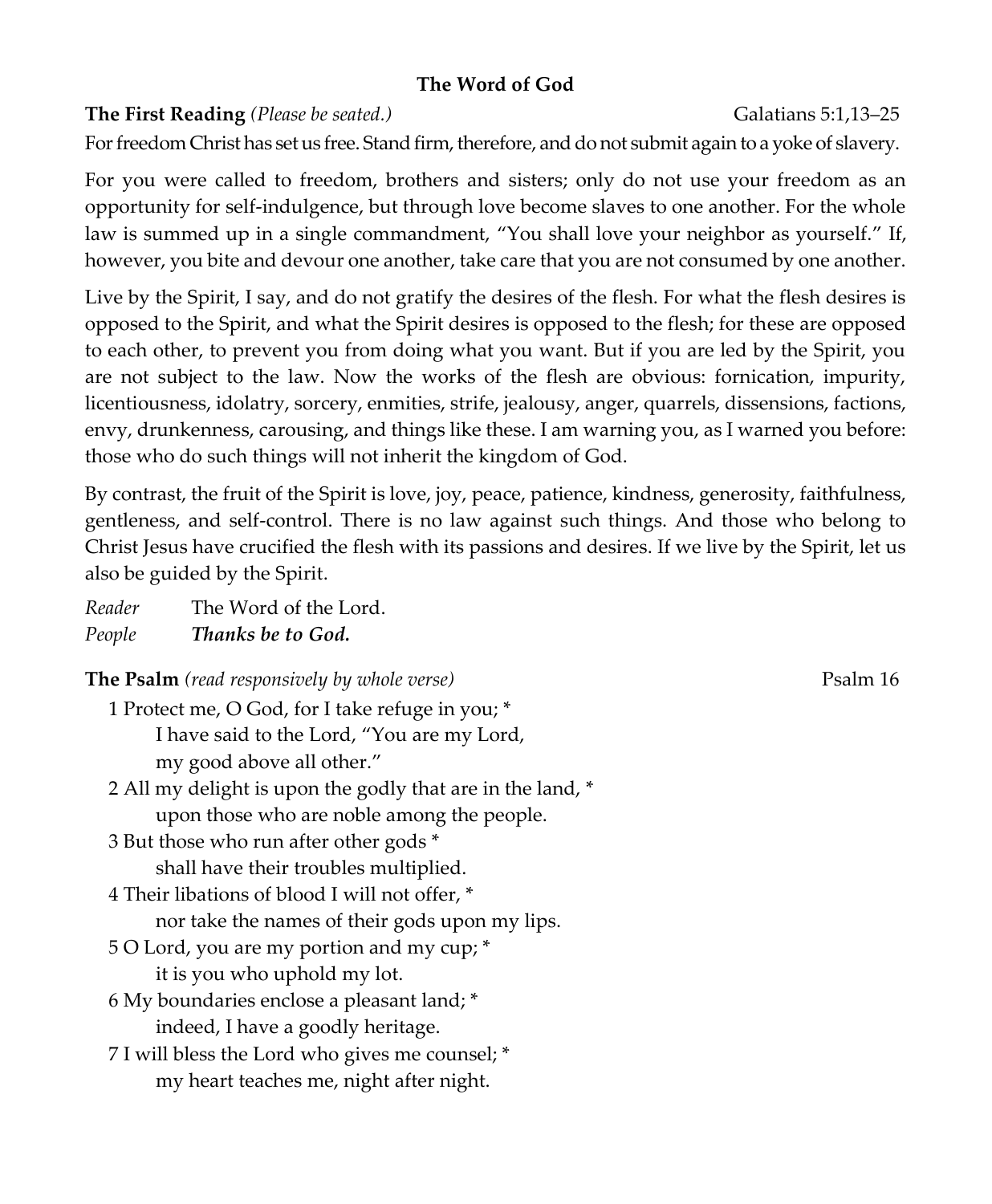8 I have set the Lord always before me; \* because he is at my right hand I shall not fall.

- 9 My heart, therefore, is glad, and my spirit rejoices; \* my body also shall rest in hope.
- 10 For you will not abandon me to the grave, \* nor let your holy one see the Pit.
- 11 You will show me the path of life; \* in your presence there is fullness of joy, and in your right hand are pleasures for evermore.

#### **The Holy Gospel** *(standing)* Luke 9:51–62

*Celebrant* The Gospel of our Lord Jesus Christ according to Luke.

#### *People Glory to you, Lord Christ.*

When the days drew near for Jesus to be taken up, he set his face to go to Jerusalem. And he sent messengers ahead of him. On their way they entered a village of the Samaritans to make ready for him; but they did not receive him, because his face was set toward Jerusalem. When his disciples James and John saw it, they said, "Lord, do you want us to command fire to come down from heaven and consume them?" But he turned and rebuked them. Then they went on to another village.

As they were going along the road, someone said to him, "I will follow you wherever you go." And Jesus said to him, "Foxes have holes, and birds of the air have nests; but the Son of Man has nowhere to lay his head." To another he said, "Follow me." But he said, "Lord, first let me go and bury my father." But Jesus said to him, "Let the dead bury their own dead; but as for you, go and proclaim the kingdom of God." Another said, "I will follow you, Lord; but let me first say farewell to those at my home." Jesus said to him, "No one who puts a hand to the plow and looks back is fit for the kingdom of God."

| Celebrant                                                  | The Gospel of the Lord.     |                           |
|------------------------------------------------------------|-----------------------------|---------------------------|
| People                                                     | Praise to you, Lord Christ. |                           |
| <b>Sermon</b> (seated)                                     |                             | The Rev. Ginny Bain Inman |
| <b>The Nicene Creed</b> (standing)                         |                             | BCP p. 358                |
| The Prayers of the People (Form IV) (standing or kneeling) |                             | BCP p. 388                |
| The Confession and Absolution                              |                             | BCP p. 360                |
| <b>The Peace</b>                                           |                             |                           |
| Announcements                                              |                             |                           |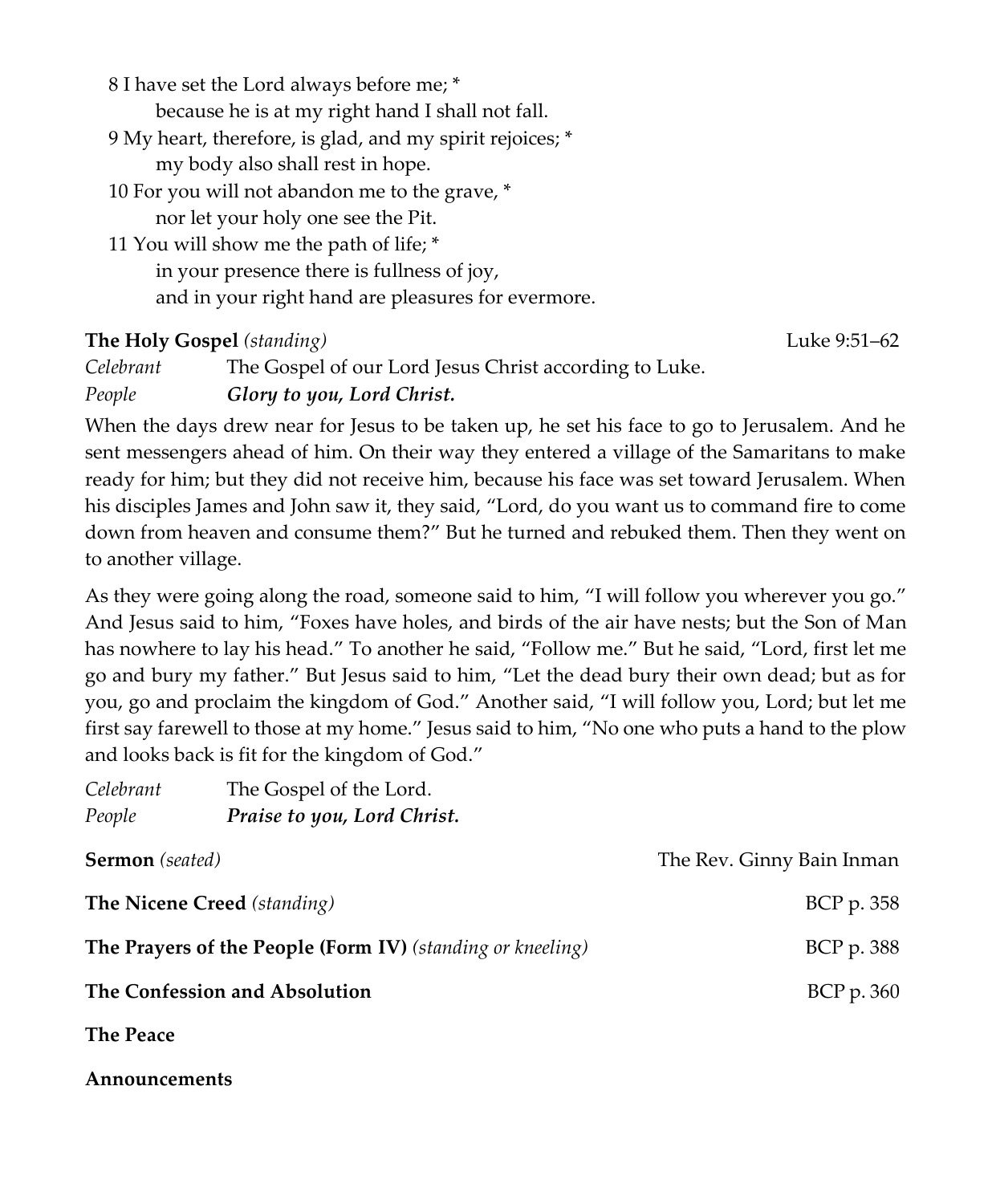#### **The Holy Communion**

| <b>Offertory Anthem</b>                                   |                                              |                 |
|-----------------------------------------------------------|----------------------------------------------|-----------------|
| Savior, Teach Me Day by Day<br><b>At the Presentation</b> |                                              | Raymond Weidner |
|                                                           |                                              | Doxology        |
|                                                           | The Great Thanksgiving, Eucharistic Prayer C | BCP p. 369      |
| Celebrant                                                 | The Lord be with you.                        |                 |
| People                                                    | And also with you.                           |                 |
| Celebrant                                                 | Lift up your hearts.                         |                 |
| People                                                    | We lift them to the Lord.                    |                 |
| Celebrant                                                 | Let us give thanks to the Lord our God.      |                 |
| People                                                    | It is right to give God thanks and praise.   |                 |
| <b>Sanctus</b>                                            |                                              | Hymnal S-129    |
| The Lord's Prayer                                         |                                              | BCP p. 364      |

#### **The Breaking of the Bread**

*This is God's table and all are welcome here. We are offering Communion in both kinds. If you do not want to receive Communion but would like to come forward for a blessing, come to either side of the altar rail and place your arms across your chest in the form of an "X" or cross.*

#### **Communion Hymns**

| Jesus calls us; o'er the tumult     |                                                             | Hymnal 550       |
|-------------------------------------|-------------------------------------------------------------|------------------|
| Eternal Spirit of the living Christ |                                                             | Hymnal 698       |
| Irish Blessing (sung by choir)      |                                                             | Frank Tatem, Jr. |
| <b>Postcommunion Prayer</b>         |                                                             | BCP p. 365       |
| Blessing                            |                                                             |                  |
| Closing Hymn                        |                                                             |                  |
| Love divine, all love's excelling   |                                                             | Hymnal 657       |
| <b>The Dismissal</b>                |                                                             |                  |
| Celebrant                           | Go in peace to love and serve the Lord. Alleluia. Alleluia. |                  |
| People                              | Thanks be to God. Alleluia. Alleluia.                       |                  |
| Postlude                            |                                                             |                  |

*The flowers at the altar today are given to the glory of God by Sandy Shelton in loving memory of his parents, John C. & Virginia R. Shelton, and by Rebecca Gray in loving memory of her husband, Hal*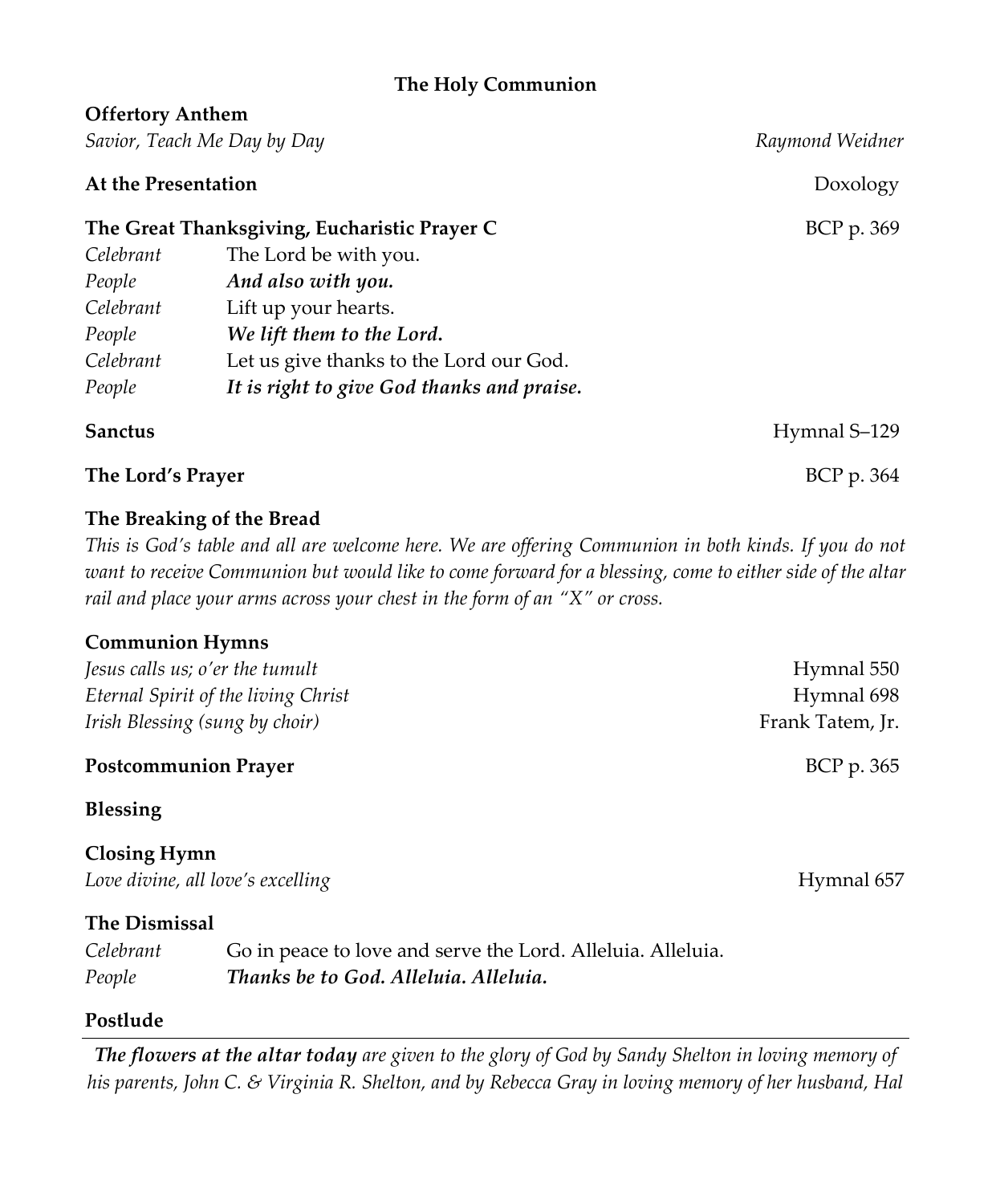## **Service Participants**

**Readers:** Claude Ragan, Anthony DeLoreto

**Verger:** Dana Gaspar

**Lay Eucharistic Ministers:** Marion Seaman, Phil Barrineau

**Ushers:** Tim Fleming, Mark Kaley, Charles Kelshaw, Linda Van Ormer, Mike Van Ormer

**Greeters & Newcomer Hosts:** Jonathan Stephens, Nancy Bishop

# **We Pray For**

**Anglican Cycle of Prayer:** Province of the Episcopal Church of Sudan

**Diocesan Cycle of Prayer:** St. Bartholomew's, Pittsboro; Christ Church, Raleigh; Church of the Good Shepherd, Raleigh

**Those on our parish prayer list:** Mary Stalter, Norma Bullock, Moira Ermentrout, Dee Dee Fulton, Maria Wilmoth, Johnetta Shablack, Jimmye Olivey, Larry Phillips, Patrick and Margaret Miller, Ed Morea, Cindy Shane, Julie Dameron, Traci and Erik, Barbara Cernansky, Ella Janssen, Dick Montgomery, Gabriel, Doug Sanecki, Herb Turner, Pauline Tatum, Carol and Larry Phillips

**Those serving in our military:** Tom Stauffer, Paul Zeigler, Stephen Johnson, Benjamin Phillips, Kenneth Gearhart, Alex Reyes, Raymond Harrison, Catharyn Nosek

**Those Expecting:** Kelly and Cody Lankford, daughter and son-in-law of Holly Grant

**Birthdays:** John Bald, Dylan Mazzitelli, Kelley Root, Karen Spencer

**Anniversaries:** Ralph and Laura Bricker

*Please send prayer requests to Susan Frye, Parish Administrator, at [parish@standrewsgso.org](mailto:parish@standrewsgso.org) or 336-275-1651, ext. 1. Names are taken off of our parish prayer list after six weeks. If you would like a name to remain on the list for longer than six weeks, please let Susan know. Please also let Susan know of birthdays or anniversaries we have missed in the bulletin.*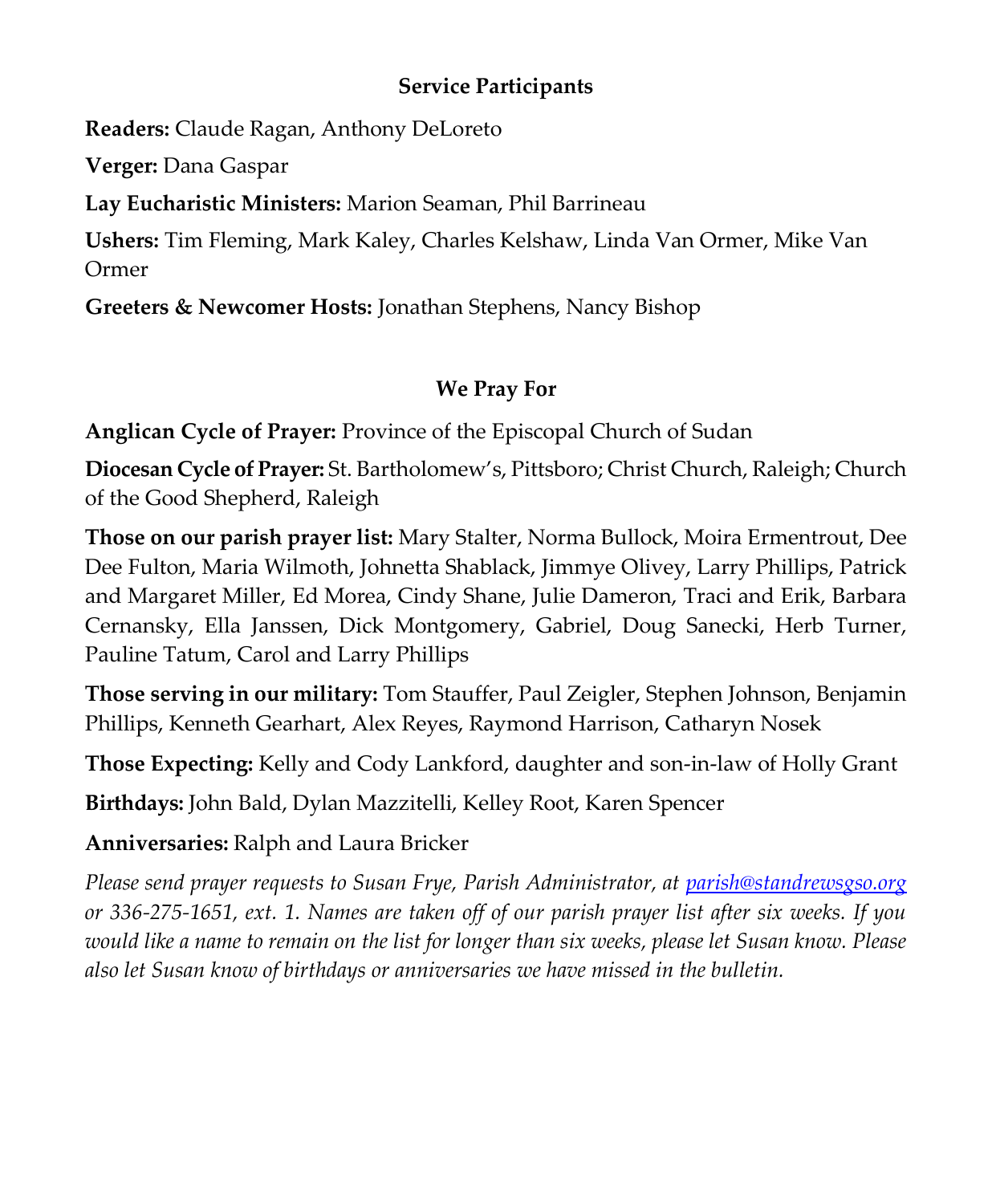#### **Announcements**

## **Send a Friend a Pinwheel Garden!**

St. Andrew's youth are raising funds for their Glory Ridge mission week by planting pinwheel gardens! For a suggested donation of \$100, you can send a friend some love in the form of dozens of pinwheels in their yard. Order at<https://bit.ly/EYCPinwheel> or using a pinwheel envelope found in the pews. You may pay by check or online (please note "Pinwheel Garden" in either place). Thank you from our EYC! Email [martha@standrewsgso.org](mailto:martha@standrewsgso.org) with any questions.

# **New Volunteers Are Welcome to Join Our Memorial Garden Guild**

The guild oversees the appearance of the Memorial Garden to ensure its serenity. Guild members rotate each month to check the garden and remove dead flowers and other debris. This service is very rewarding and does not require a lot of time, and some members work together as a team. If you are interested in joining, please contact Nancy Bishop at 336-908-6099 or [aobnbb@yahoo.com.](mailto:aobnbb@yahoo.com)

# **Help Keep Food on the Shelves this Summer**

Please pick up a burgundy bag to fill with canned goods and nonperishable food items. You'll find bags in the narthex and outside of the office. Thank you for helping to alleviate hunger among our Greensboro neighbors. Our collection goes directly to the One Step Further food pantry, whose need for donations increases in the summer months.

## **Jump into Some Summer Choir Fun**

During the summer months, all interested adults and teenagers are invited to sing with the Chancel Choir in worship. Join us for rehearsal at 9 a.m. on Sundays followed by worship at 10! Email [ann.doyle1313@gmail.com](mailto:ann.doyle1313@gmail.com) if you have any questions.

# **Join Our Livestream Summer Team**

Our Sunday morning livestream has become an important ministry in our life together and keeps our community connected in worship. Volunteers will receive training and will work in conjunction with existing volunteers to help broadcast our services online. Contact Robin Hardman at **IT@standrewsgso.org** if you're interested!